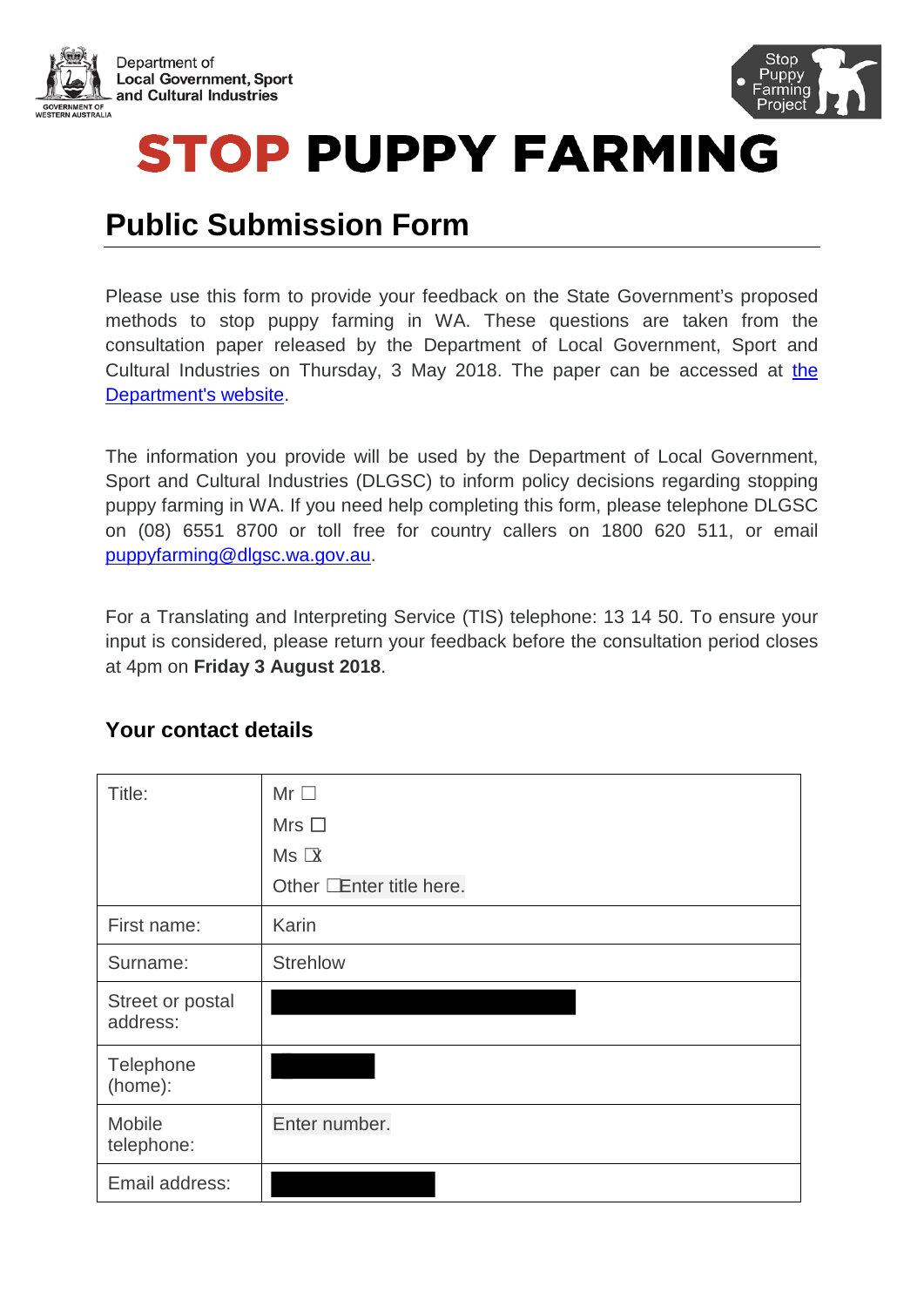## **Stop Puppy Farming Questions**

1. Please indicate if you are any of the following:

| Dog Owner                           | ᆪ |
|-------------------------------------|---|
| Dog Breeder                         |   |
| <b>Pet Shop Owner</b>               |   |
| Pet Business – please specify below |   |
| Local Govt. employee                |   |
| Local Govt. elected member          |   |
| Shelter organisation employee       |   |
| Shelter organisation volunteer      |   |
| Rescue group employee               |   |
| Rescue group volunteer              |   |
| <b>Foster Carer</b>                 |   |
| Veterinarian                        |   |
| Other – please specify below        |   |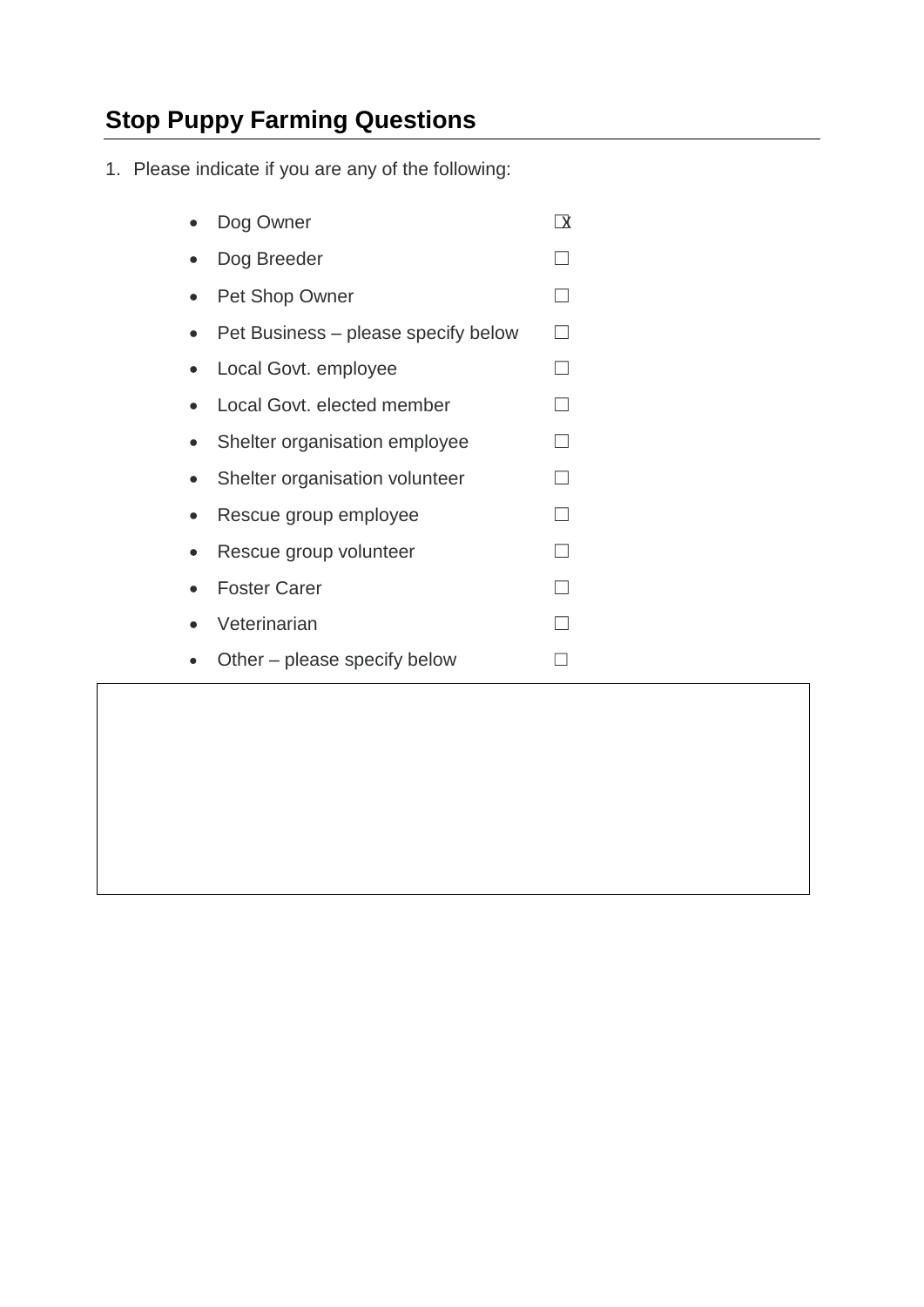## **Transitioning Pet Shops to Adoption Centres**

2. Would you purchase a behaviour and health checked rescue dog from a pet shop?

Yes

#### 3. What background information would you want on the rescue dog?

1-Approximate age of dog, 2-relevant health information (please note that I would also buy a dog with a pre-existing medical condition, but I would like to know beforehand so that I can assess the cost and the level of care that the animal would need), 3-behavioural information (e.g. separation anxiety, aggression), 4-whether the dog has been tested with other animals, children, older people, 5-where present, previous history of dog, 6-whether the dog can be left on its own during the day or whether it will need a companion.

#### 4. Do you think transitioning pet shops to adoption centres is beneficial?

Yes, it would reduce the number of puppy mill bred animals, while at the same time increasing the chances of rescue animals being given a second chance in life. I also hope that this measure will slowly encourage pet shops to stop selling live animals.

5. If you are a pet shop owner or operator, what impact will this have on your business?

[Click here to enter text.]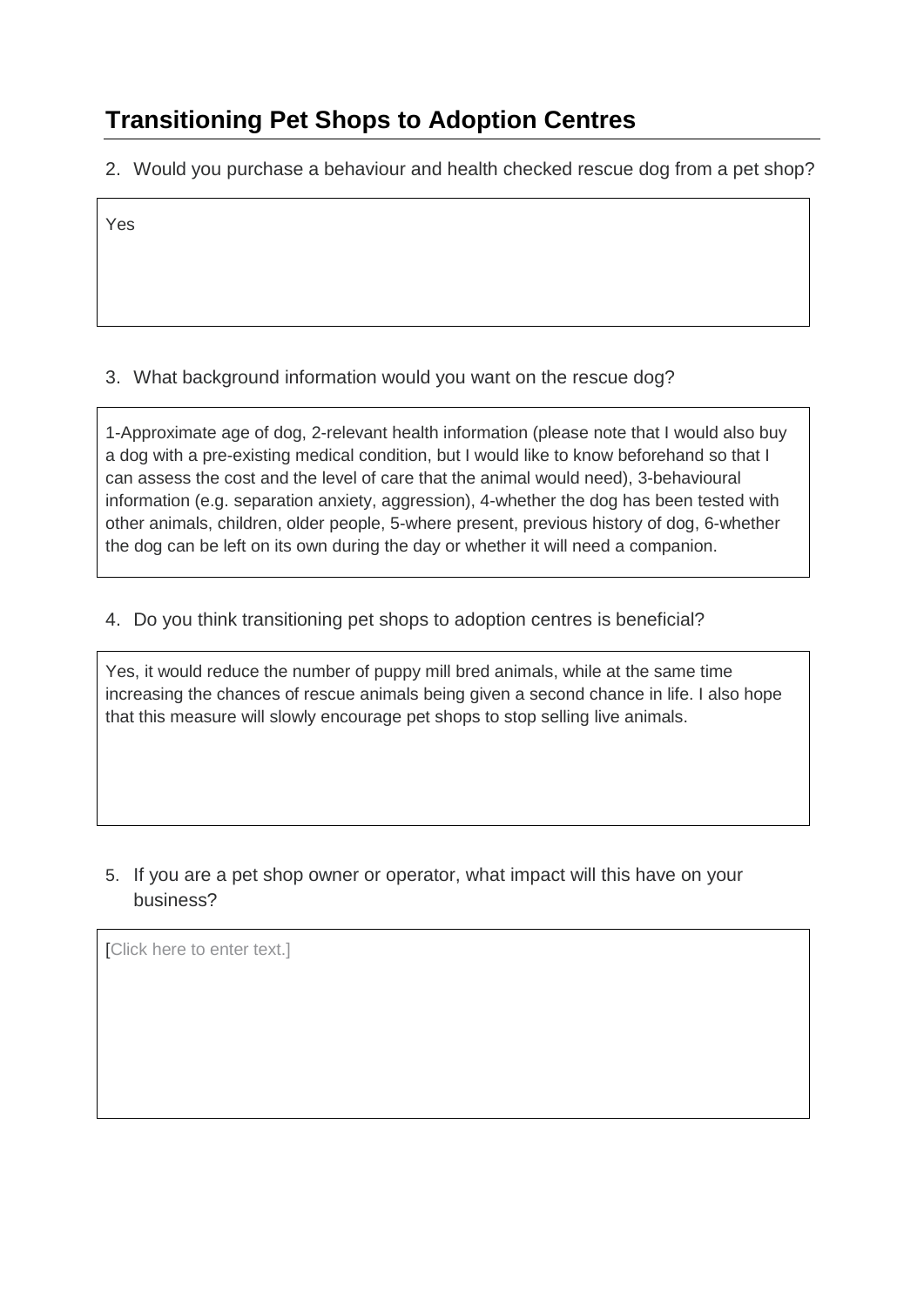## **Mandatory dog de-sexing for non-breeding dogs**

6. How do you feel about mandatory dog de-sexing for non-breeding dogs?

I believe that all non-breeding dogs should be de-sexed. I am aware that there are concerns about de-sexing dogs at a young age, which means that breeders and pet shops sell entire animals and rely on the new owner to de-sex the animal when they reach the right age/weight. The problem with this is that many owners then do not de-sex their animals. I believe that all non-breeding animals should only be sold once they have been de-sexed to avoid this issue. Yes, this will increase the cost of the animal, but the fact is that dogs are expensive, and if someone cannot afford to pay a higher price for the animal, then perhaps they should not have one.

7. Exemptions from mandatory de-sexing will apply for health and welfare reasons as assessed by a veterinarian, and if the dog owner is a registered breeder. Are there any other reasons why a dog should be exempt from being de-sexed?

No, there should not be other reasons.

8. Should mandatory dog de-sexing apply to all dogs, including existing dogs, or just dogs born after a particular date?

Mandatory de-sexing should apply to ALL existing dogs, unless there are health or animal welfare reasons that would prevent this.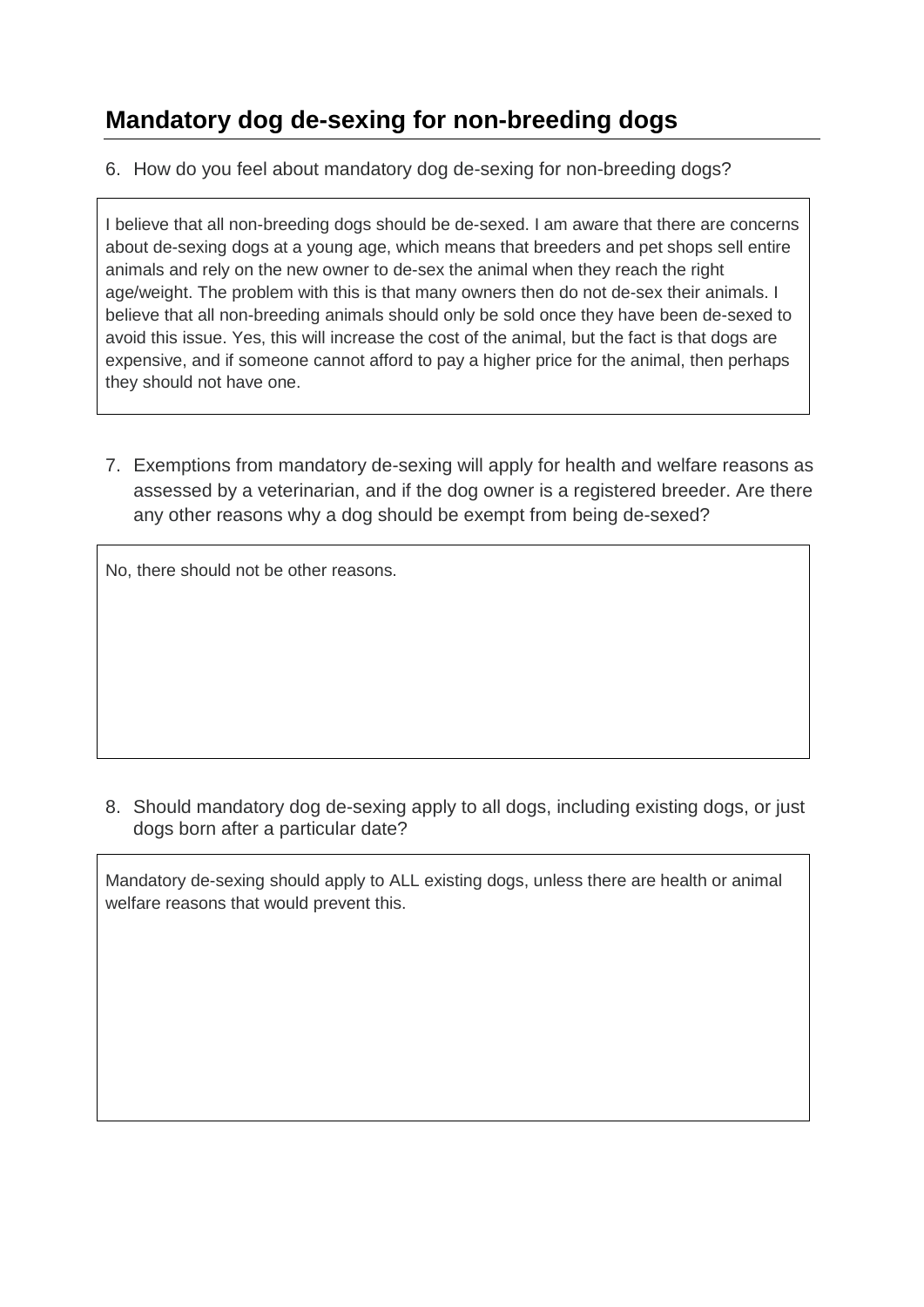#### **Centralised Registration System**

9. How will a centralised registration system benefit you?

It will give me peace of mind that, in the unlikely event that my dog gets lost or gets stolen, it will be retuned to me if found. That is my greatest nightmare, that my dog gets lost, that it looses the collar with the dog registration on it, that no-one will check for a chip… This way, all the info sits in one place. In addition, as every animal will be micro-chipped, rescue centres, vets and rangers will have to check for the chip and will hopefully have the equipment to do so.

10.Do you think it is reasonable to increase dog registration fees for dogs that are not de-sexed to encourage de-sexing?

Yes X□ Unsure □

 $No \nI$ 

11.Do you support increasing dog registration fees to fund a streamlined centralised registration system and to fund enforcement activities?

Yes

12.Do you think it is reasonable for dog breeders to pay an annual registration fee to cover the cost of monitoring and enforcing dog breeder compliance?

Yes. Breeders who breed dogs commercially would be able to claim the registration fee as a tax deductable business expense. In addition, they will just ad the cost of this fee to the price of the animal, so that the one really paying for it will be the end consumer and the taxpayer. Perhaps the annual registration fee could reflect the size of the business (i.e. those with more breeding dogs pay more, those with less pay less).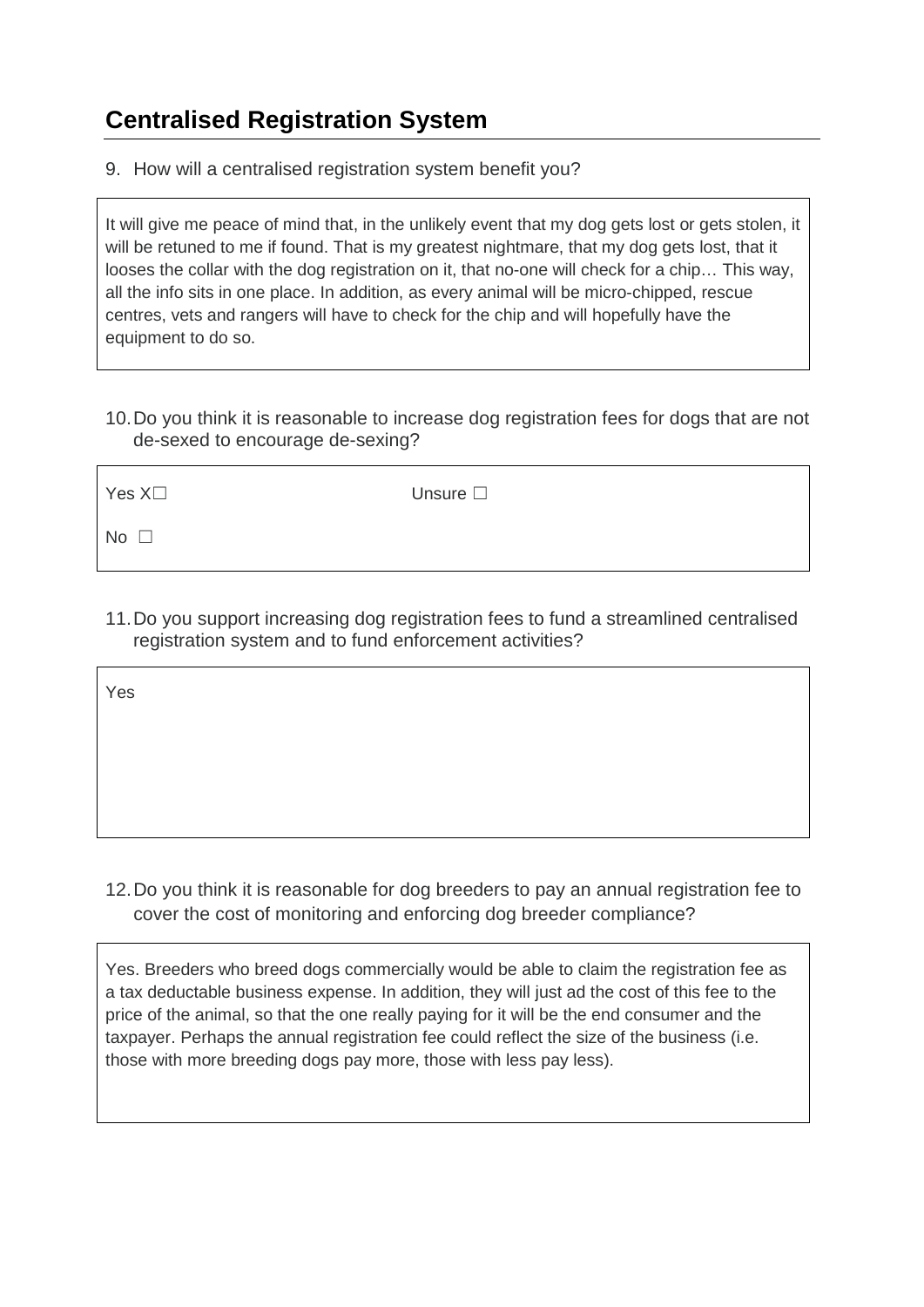13.Are there any other benefits, costs and/or issues associated with breeder registration that are not captured in this table? Please detail.

[Click here to enter text.]

14.Should there be any restrictions on who can register as a dog breeder? If so, what should these be?

1- People who have had convictions because of animal abuse or neglect should not be allowed to become breeders. 2- Those who cannot prove that they have the financial resources to adequately care for their animals should also not be allowed to set up as breeders. 3- those who intend to make the production of dogs their main income (i.e. those who consider breeding to be a business).

15.Do you think local government is best placed to enforce dog breeder registration? Why, or why not?

I am not sure. One advantage of local governments enforcing dog breeder registration is that they already have offices and staff across the state. The problem though is funding, as not all local governments have the same financial ability to employ extra staff to do so. Many are already struggling to effectively enforce and police their own existing animal laws.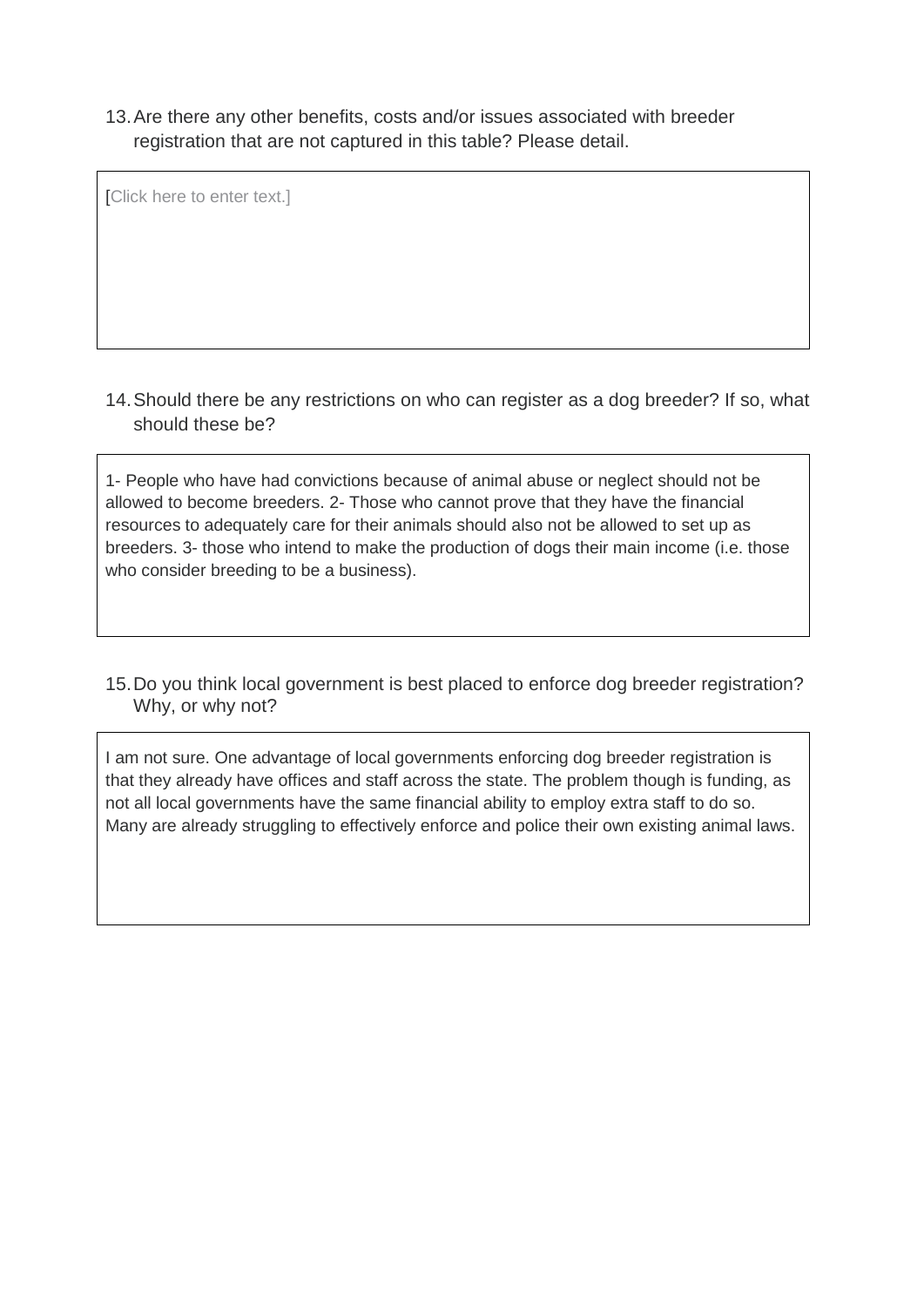#### **Mandatory Standards for Dog Breeding, Housing, Husbandry, Transport and Sale**

16.Should people who breed dogs have to comply with minimum standards for the health and welfare of their dogs?

| Yes $X\square$ | Unsure $\square$ |
|----------------|------------------|
| No $\square$   |                  |

17.Should there be any restrictions on who can register as a dog breeder? If so, what should these be?

1- People who have had convictions because of animal abuse or neglect should not be allowed to become breeders. 2- Those who cannot prove that they have the financial resources to adequately care for their animals should also not be allowed to set up as breeders. 3- People should not be allowed to breed dogs for commercial gains, 4- Those wishing to become dog breeders will need to undertake training in animal husbandry and animal first aid and care (perhaps Cert IV?), 5-those without the adequate facilities should also not be allowed to breed (e.g. a 200m2 backyard is not sufficient to house and breed 30 Mastiffs)

18.Should the number of litters that a bitch can produce be restricted by law?

| Yes $\Box X$ | Unsure $\square$ |
|--------------|------------------|
| No $\square$ |                  |

19.Should people who breed dogs for commercial gain be required to meet additional Mandatory Dog Breeding Standards?

Yes.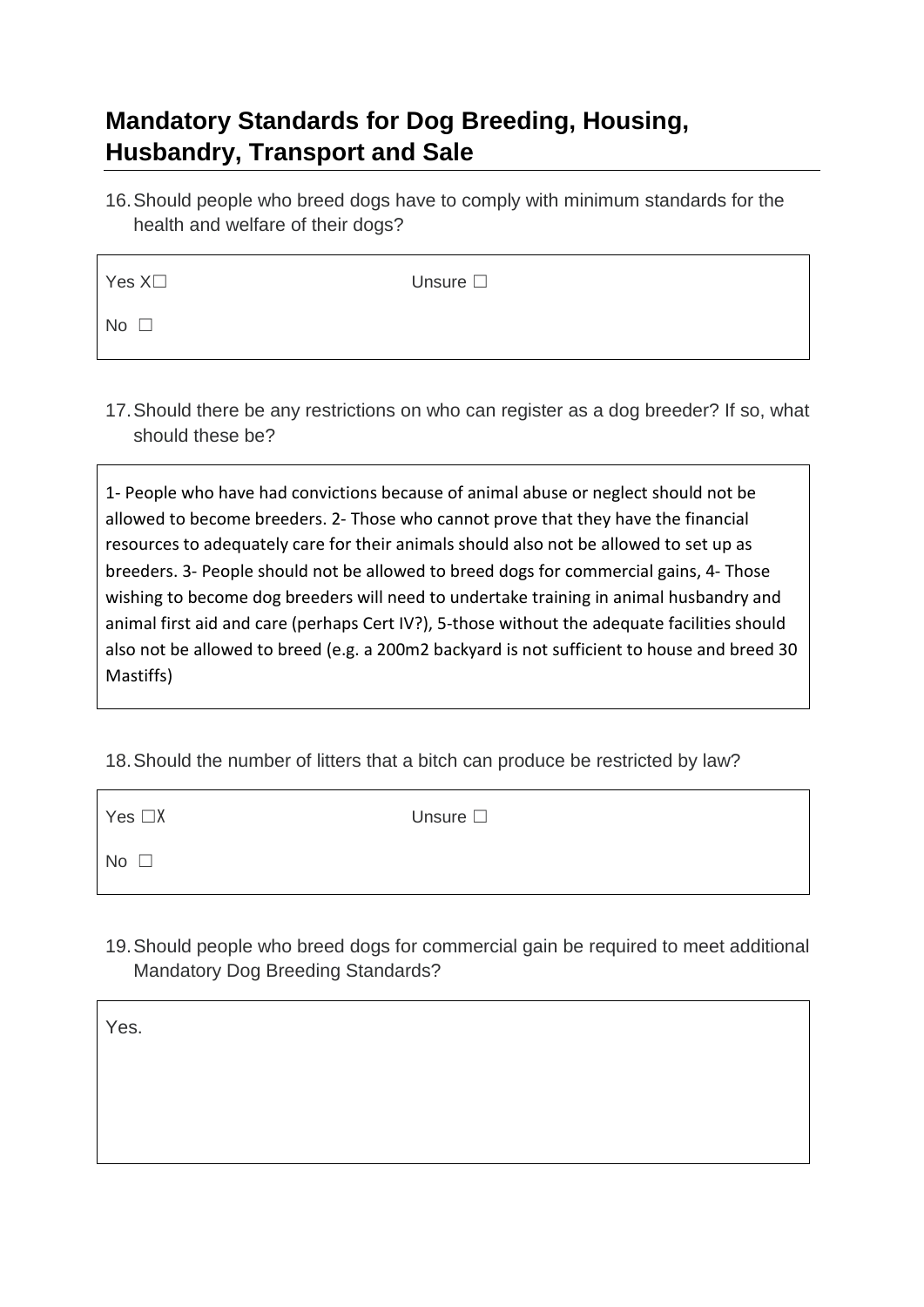20.If you said 'yes' to question 19, should this be based on:

- a) keeping a defined number of breeding dogs?
- b) if so, what number?
- c) any other criteria?

#### Please provide reasons:

a) Additional Mandatory Dog Breeding Standards should limit the number of breeding dogs that may be kept by any one breeder. The limit needs to be based on number of dogs rather number of dogs of each breed, or on the sex of the dog. b) The number of dogs needs to be relatively small to ensure that each dog will receive adequate exercise, social enrichment and have quality human interactions. Larger facilities simply do not provide these, especially socialisation with humans, resulting in breeding dogs with behavioural issues (e.g. shy, fearful or aggressive towards humans). Puppies reared in large facilities also miss out on early human socialisation. I would therefore limit the number of breeding dogs to a maximum of 20 for larger breeders and 10 for small breeders. c) Other criteria include: \* competency: breeders need to demonstrate competency in animal care. \* Adequate facilities: -facilities should be assessed on a yearly basis, - housing, i.e. kennels need to be large, have a covered area, include area for dogs to hide, bedding, rather than only being concrete. - dogs also need to have access to grassed areas. \* dog welfare: number and frequency of litters that a bitch can have needs to be regulated (bitch should not be bred in her first season, bitch should only have 1 litter per year, maximum of 3-4 litters in her lifetime, no litters after the age of 5), - only healthy dogs (verified by vet) should be allowed to breed – All breeding dogs need to be microchipped. The chip number can then be used to track how many litters each dog has had in its lifetime –DNA testing of breeding animals would provide a further safety net for dogs and buyers (it is easy to fake microchip numbers, while DNA testing would establish beyond doubt who the parents of the puppy are) - all breeders should provide (annual) evidence that their dogs have been vet checked, - dogs need to be provided with enrichment, toys, opportunities for social interaction with other animals and humans, This is our opportunity to do what is right for the animal. Breeders should follow HIGHER standards rather than just the minimum requirements for dog welfare.

\* Attach further documentation if required.

## **Confidentiality**

Your submission will be made public and published in full on the Department of Local Government, Sport and Cultural Industries website unless you ask for it to be confidential. Submissions that contain defamatory or offensive material will not be published.

Do you wish this information to remain private and confidential: Yes  $\Box$  No  $\Box X$ 

Signature: Karin Strehlow Date: 22 June 2018